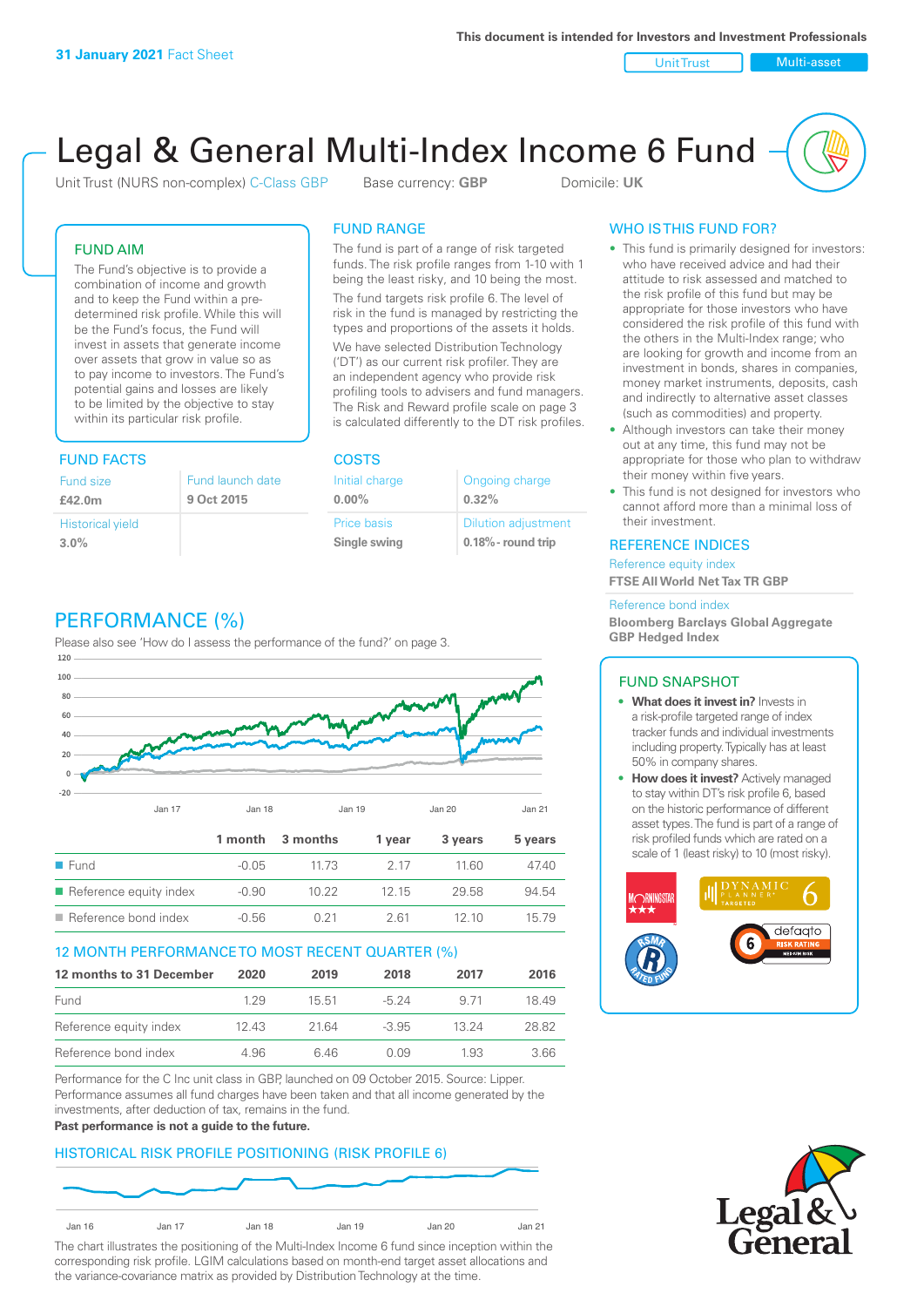### Legal & General Multi-Index Income 6 Fund

Unit Trust (NURS non-complex) C-Class GBP

### PORTFOLIO BREAKDOWN

All data source LGIM unless otherwise stated. Totals may not sum due to rounding.





### FUND MANAGERS

The fund managers have responsibility for managing the multi-index fund range. They are part of the Multi-Asset Funds (MAF) team in LGIM. This team focuses on designing and managing multi-asset funds that are tailored to match the specific objectives of various client types. The team sits within a wider Asset Allocation team which combines both depth of experience with a broad range of expertise from different fields, including fund management, investment consulting and risk management roles.

## TOP 10 HOLDINGS (%)

| L&G UK Index Trust                                               | 13.5 |
|------------------------------------------------------------------|------|
| iShares UK Equity UCITS ETF                                      | 9.5  |
| <b>L&amp;G US Index Trust</b>                                    | 7.5  |
| L&G High Income Trust                                            | 6.5  |
| L&G Emerging Markets Government Bond (US\$) Index Fund           | 6.0  |
| L&G Global Emerging Markets Index Fund                           | 6.0  |
| L&G European Index Trust                                         | 5.8  |
| <b>L&amp;G Pacific Index Trust</b>                               | 5.5  |
| L&G Emerging Markets Government Bond (Local Currency) Index Fund | 5.0  |
| L&G UK Mid Cap Index Fund                                        | 4.5  |